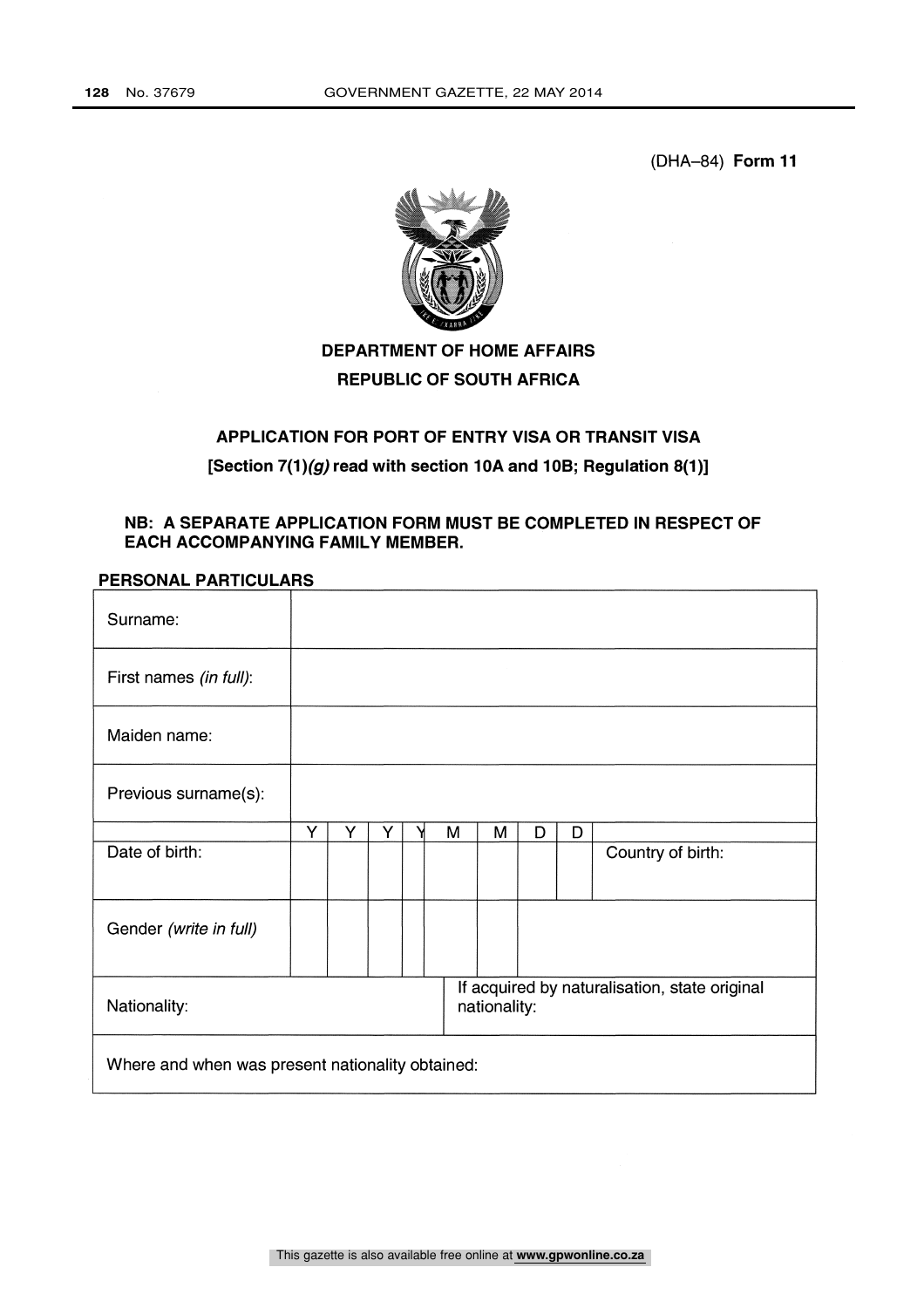| Passport/Travel Document Number:                                                              |                      |
|-----------------------------------------------------------------------------------------------|----------------------|
|                                                                                               |                      |
| Type of document:<br>Diplomatic/Official/Ordinary Passport/Travel<br>document/other (specify) |                      |
|                                                                                               |                      |
| Permanent residential address in country of normal residence                                  |                      |
|                                                                                               |                      |
| Period resident at this address:                                                              |                      |
| Country of permanent residence:                                                               | Telephone number: () |
|                                                                                               |                      |
|                                                                                               |                      |
|                                                                                               |                      |
|                                                                                               |                      |
| Period resident in that country:                                                              |                      |
|                                                                                               |                      |
|                                                                                               |                      |
|                                                                                               |                      |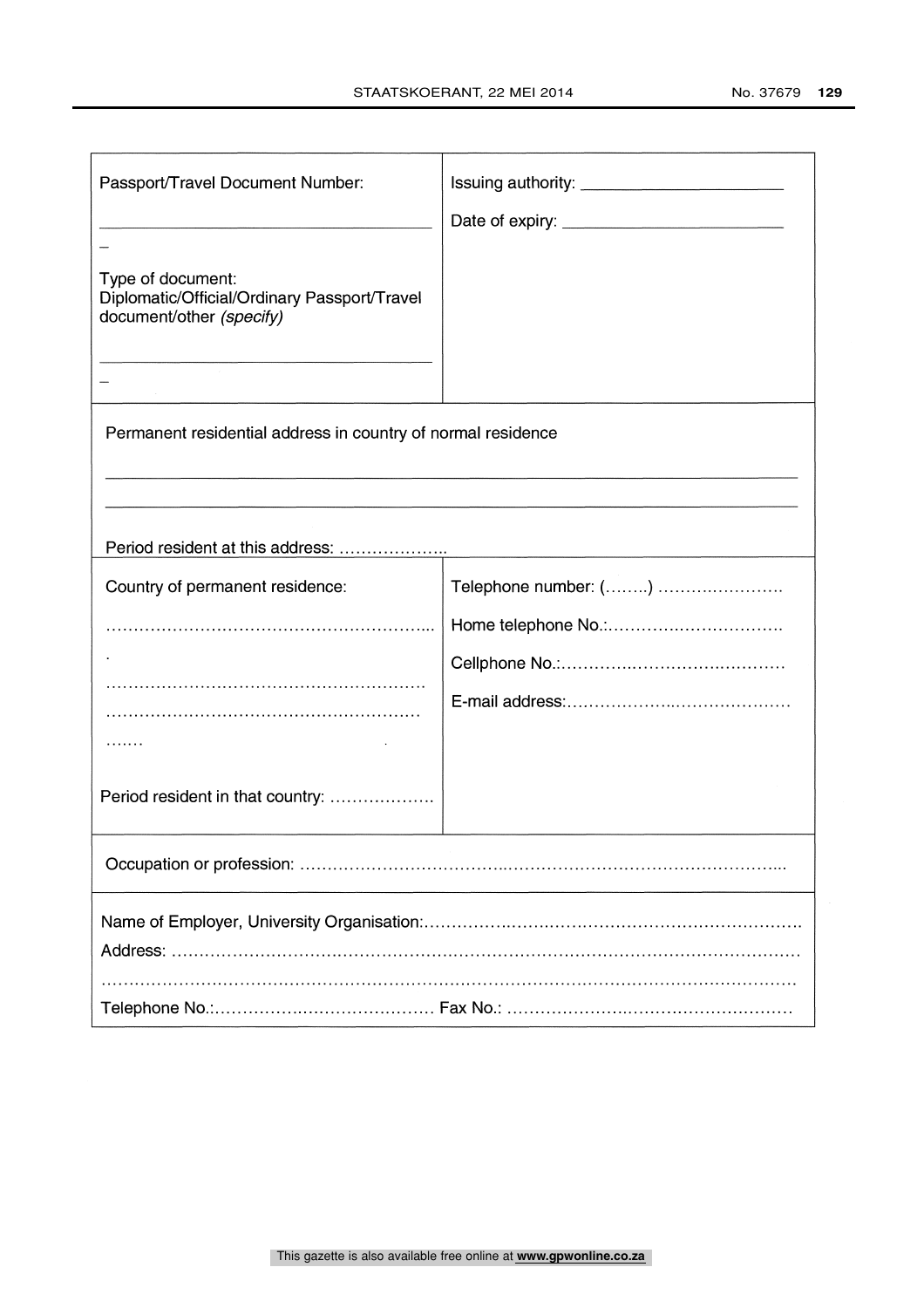|                               |                  |   |   |         |   |   |         |   | If self-employed, state name, address, telephone no. and nature of business: |                 |
|-------------------------------|------------------|---|---|---------|---|---|---------|---|------------------------------------------------------------------------------|-----------------|
|                               |                  |   |   |         |   |   |         |   |                                                                              |                 |
|                               |                  |   |   |         |   |   |         |   |                                                                              |                 |
| Marital status:               | Never<br>married |   |   | Married |   |   | Widowed |   | Separated                                                                    | <b>Divorced</b> |
| First name(s) of spouse:      |                  |   |   |         |   |   |         |   |                                                                              |                 |
| Maiden name                   |                  |   |   |         |   |   |         |   |                                                                              |                 |
| Date and place of<br>marriage |                  |   |   |         |   |   |         |   |                                                                              |                 |
|                               | Y                | Y | Y | Υ       | м | М | D       | D |                                                                              |                 |
| Date of birth of<br>spouse:   |                  |   |   |         |   |   |         |   | .                                                                            | Nationality     |

## VISIT TO SOUTH AFRICA

| Number of entries required:                                                                         |
|-----------------------------------------------------------------------------------------------------|
| Single                                                                                              |
| Two                                                                                                 |
| Multiple                                                                                            |
|                                                                                                     |
| Proposed residential address (physical) in the Republic, including the full name(s) of your host or |
| hotel:                                                                                              |
|                                                                                                     |
|                                                                                                     |
| $\cdots$                                                                                            |
|                                                                                                     |
|                                                                                                     |
|                                                                                                     |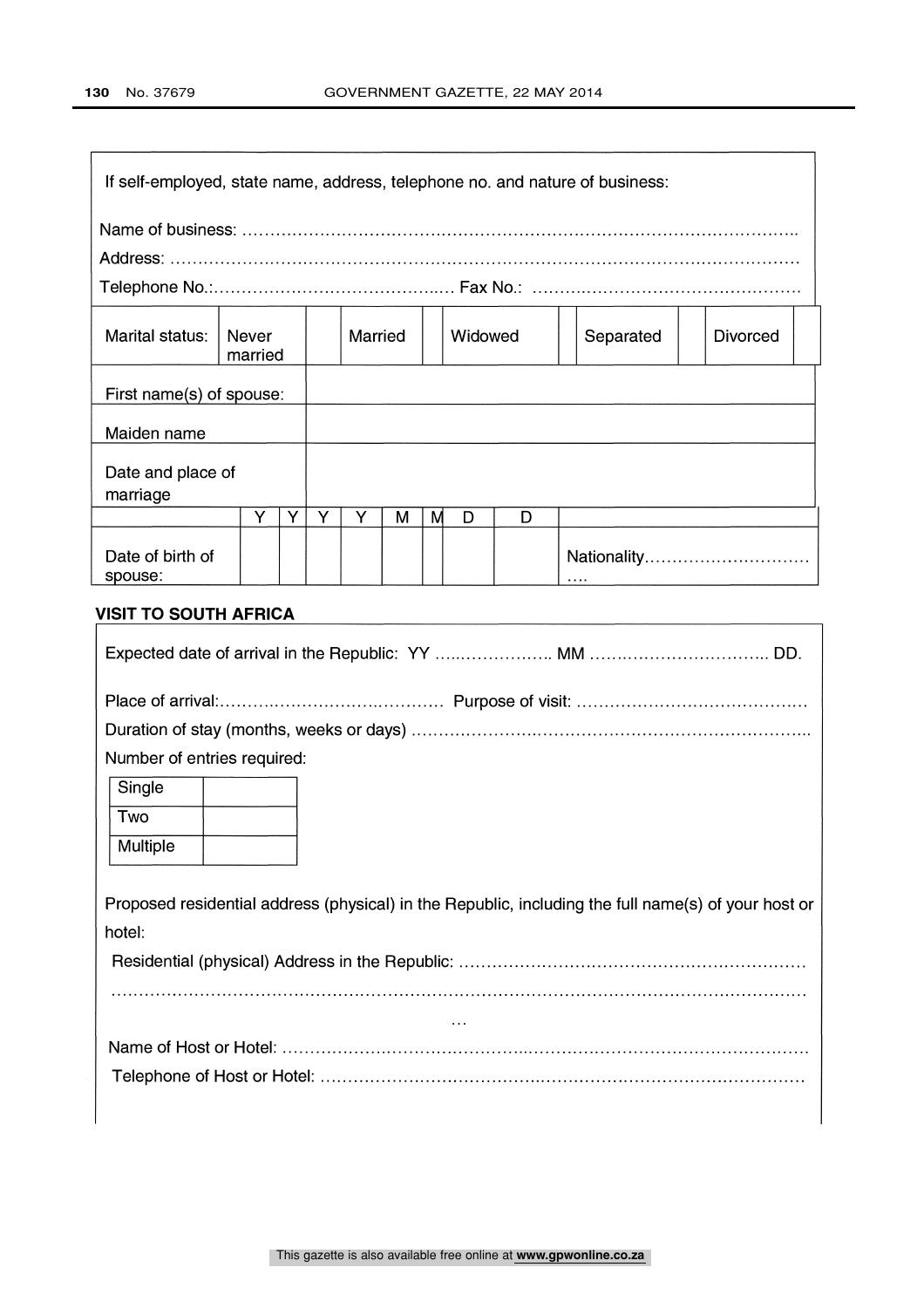$\overline{1}$ 

| Names of Organisations or persons you will be contacting during your stay in the Republic: |         |              |
|--------------------------------------------------------------------------------------------|---------|--------------|
| Name                                                                                       | Address | Relationship |
|                                                                                            |         |              |
|                                                                                            |         |              |
|                                                                                            |         |              |

 $\Gamma$ 

| Identity document number or permanent residence permit number of South African host, where |            |           |
|--------------------------------------------------------------------------------------------|------------|-----------|
|                                                                                            |            |           |
| Indicate by means of an X whichever is applicable                                          |            |           |
| Have you at any time applied for a permit to settle permanently in the                     | Yes        | No.       |
| Republic?                                                                                  |            |           |
| Have you ever been restricted or refused entry into the Republic?                          | Yes        | No.       |
| Have you ever been deported from or ordered to leave the Republic?                         | Yes        | No.       |
| Have you ever been convicted of any crime in any country?                                  | <b>Yes</b> | <b>No</b> |
| Is a criminal action pending against you in any country?                                   | Yes        | <b>No</b> |
| Are you an unrehabilitated insolvent?                                                      | <b>Yes</b> | No        |
| Are you suffering from tuberculosis or any other infectious or contagious                  | <b>Yes</b> | No.       |
| disease or any mental or physical deficiency?                                              |            |           |
| Have you ever been judicially declared incompetent?                                        | Yes        | <b>No</b> |
| Are you a member of, or adherent to an association or organisation                         | Yes        | No.       |
|                                                                                            |            |           |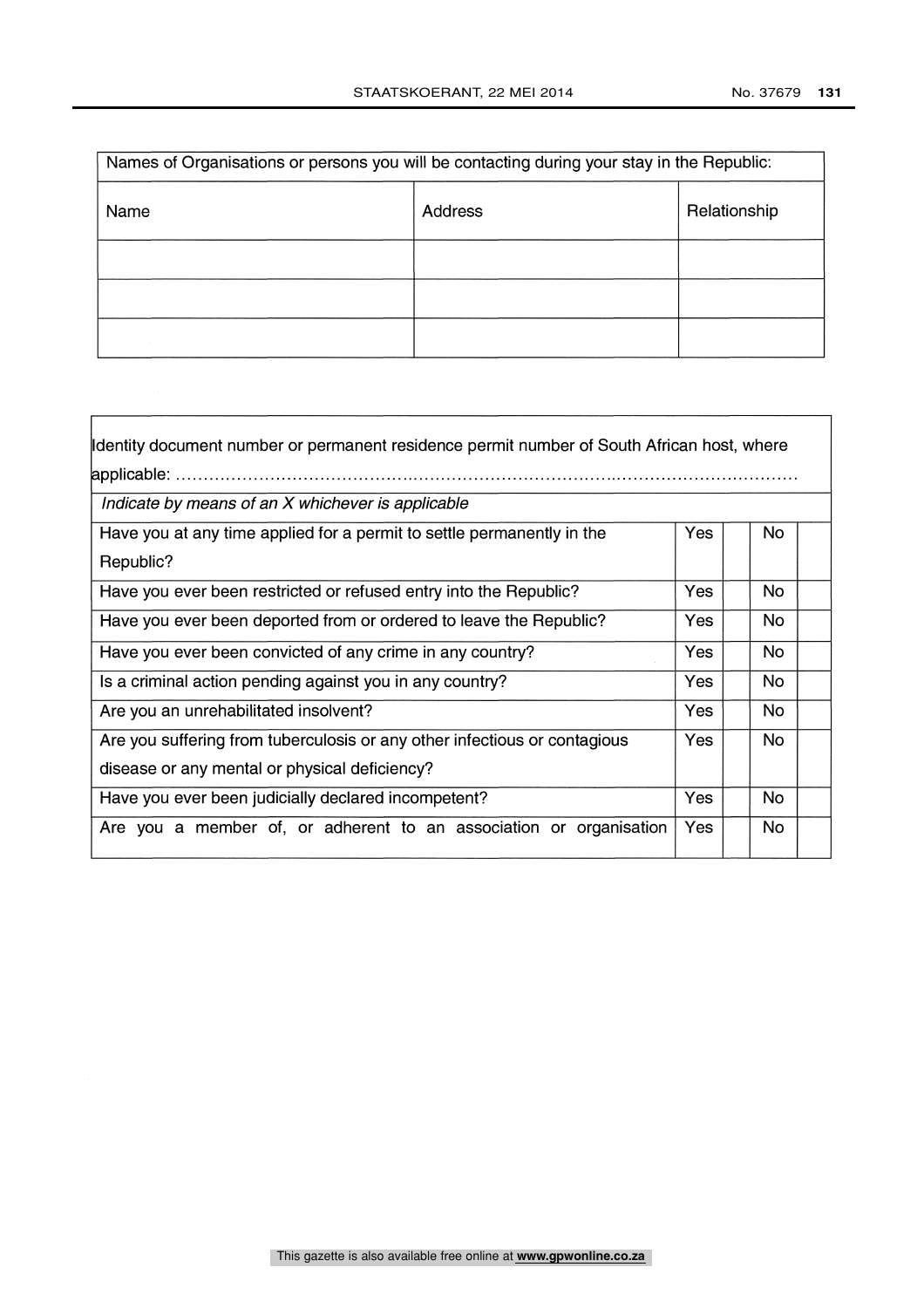| advocating the practice of social violence or racial hatred or are you or have           |
|------------------------------------------------------------------------------------------|
| you been a member of an organisation or association utilizing crime or                   |
| terrorism to pursue its ends?                                                            |
| Give particulars if reply to any of the questions above is in the affirmative:           |
|                                                                                          |
|                                                                                          |
|                                                                                          |
|                                                                                          |
|                                                                                          |
|                                                                                          |
|                                                                                          |
|                                                                                          |
|                                                                                          |
| In the case of an official visit, submission of a Note Verbale.                          |
| In the case of a diplomat placed in the Republic, proof of placement.                    |
|                                                                                          |
| To be completed only by passengers in transit to another country:                        |
|                                                                                          |
|                                                                                          |
|                                                                                          |
| Intended date and port of departure from the Republic to that destination:               |
| Do you hold a visa or permit for temporary or permanent residence in the country of your |
|                                                                                          |
|                                                                                          |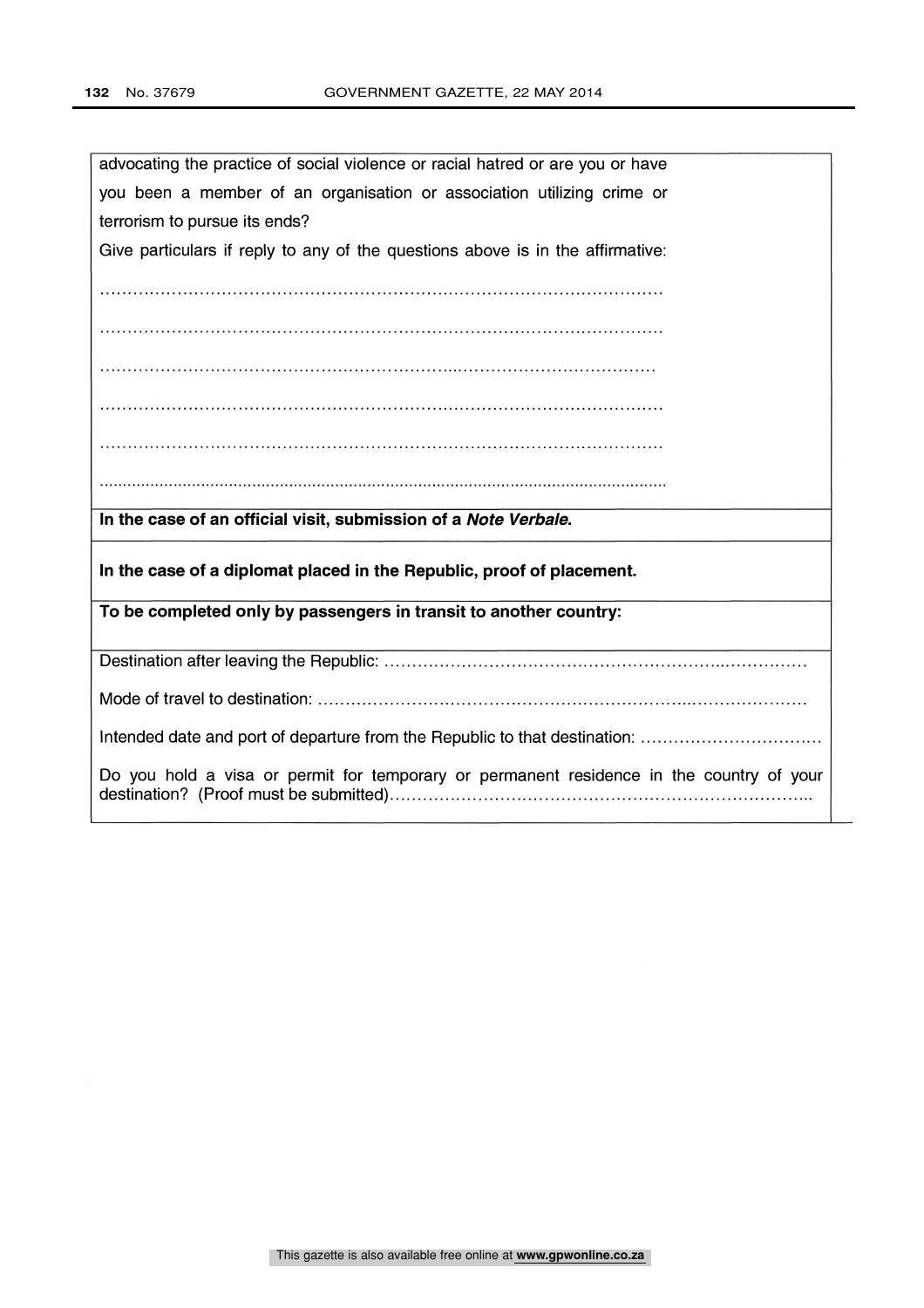#### (surname and name of applicant) declare that

- the above details provided by me are true in substance and in fact and that I fully understand the meaning thereof;
- I understand that should my port of entry visa / transit visa / visitor's visa be approved, I would not be allowed to change my purpose of visit whilst in the Republic;
- I understand that if I need to extend my stay in the Republic for whatever reason, that such an application will only be accepted if it is submitted at least 30 days prior to the expiry date of my current visa; and
- I understand that if I depart from the Republic after the expiry date of my visa, that I would be declared an undesirable person and that I would not qualify for a visa or admission into the Republic for a period of at least

Signature of applicant Date Date Date Date

I

|                          | <b>FOR OFFICIAL USE</b> |                       |
|--------------------------|-------------------------|-----------------------|
| Approved/not approved by | Type of visa:           | Reasons for decision: |
|                          |                         |                       |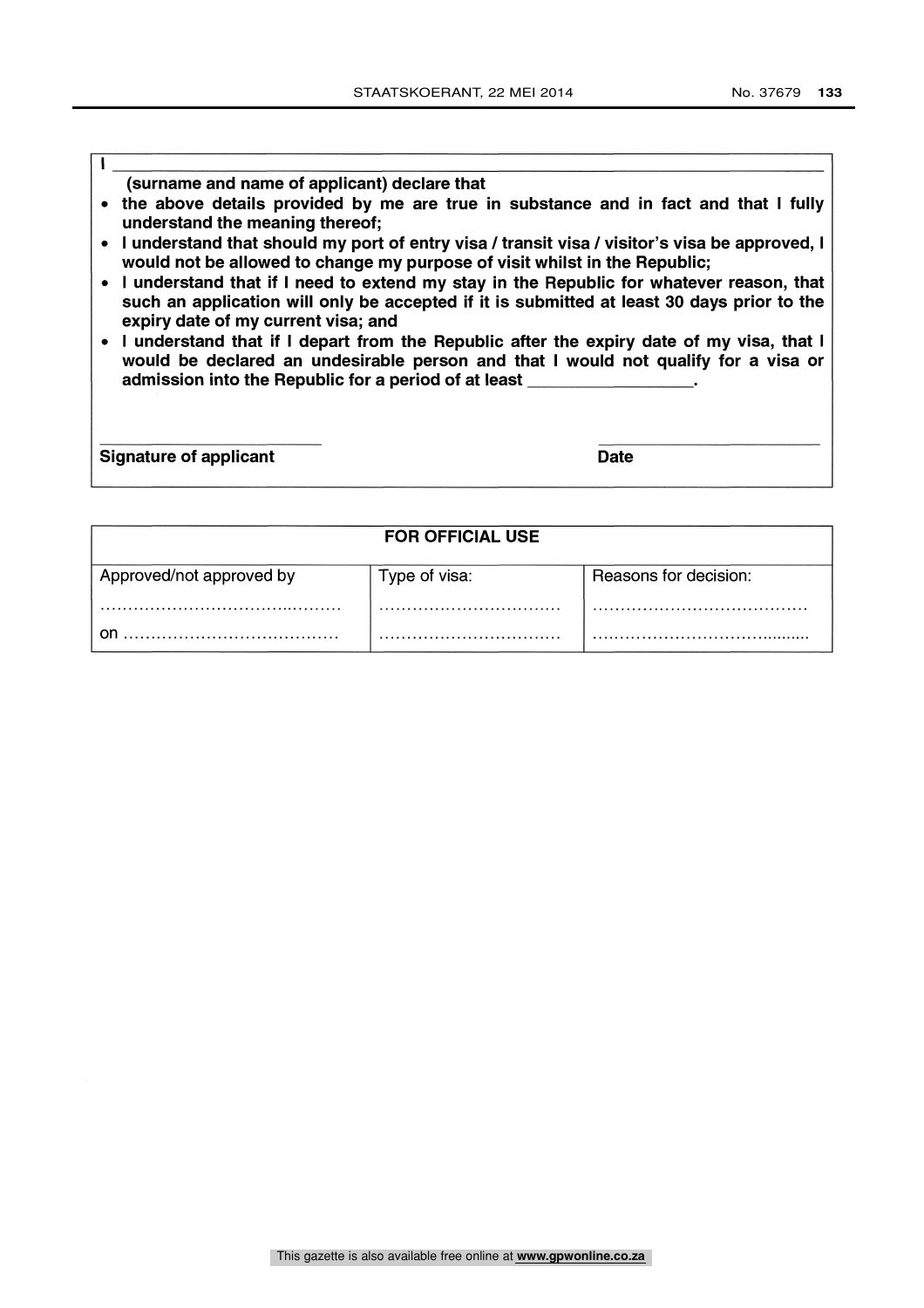## DOCUMENTATION TO BE SUBMITTED IN SUPPORT OF A VISA NOT EXCEEDING A PERIOD OF THREE MONTHS

|                                                                                                                                       |            | Attached  |
|---------------------------------------------------------------------------------------------------------------------------------------|------------|-----------|
|                                                                                                                                       | <b>Yes</b> | <b>No</b> |
| Valid passport which expires in no less than 30 days after expiry of the                                                              |            |           |
| intended date of departure from the Republic                                                                                          |            |           |
| Proof of sufficient financial means                                                                                                   |            |           |
| Proof of a valid return or onward ticket or purchase of ticket.                                                                       |            |           |
| Documentation outlining the purpose and duration of the visit, or a written                                                           |            |           |
| invitation by the host(s) in the Republic, as the case may be.                                                                        |            |           |
| Where the applicant is attending an activity or event, a letter from the                                                              |            |           |
| organisation under whose control the activity or event is taking place,                                                               |            |           |
| confirming such attendance and whether or not the foreigner will be                                                                   |            |           |
| remunerated, and if remunerated, the amount of the remuneration                                                                       |            |           |
| In respect of a dependent child accompanying the applicant to or joining the                                                          |            |           |
| applicant in the Republic-                                                                                                            |            |           |
| proof of consent from one or both parents or legal guardian, as the<br>(a)                                                            |            |           |
| case may be, in the form of a letter or affidavit;                                                                                    |            |           |
| (b) Where applicable, a copy of a court order granting the applicant<br>parental responsibilities and rights in respect of the child; |            |           |
| (c) A letter from the person who is to receive the child in the Republic,                                                             |            |           |
| containing his or her residential address in the Republic where the child<br>will be residing;                                        |            |           |
| A copy of the identity document or valid passport and visa or permanent<br>(d)                                                        |            |           |
| residence permit of the person who is to receive the child in the                                                                     |            |           |
| Republic; and                                                                                                                         |            |           |
| The contact details of the parents or legal guardian.<br>(e)                                                                          |            |           |

 $\bar{\rm s}$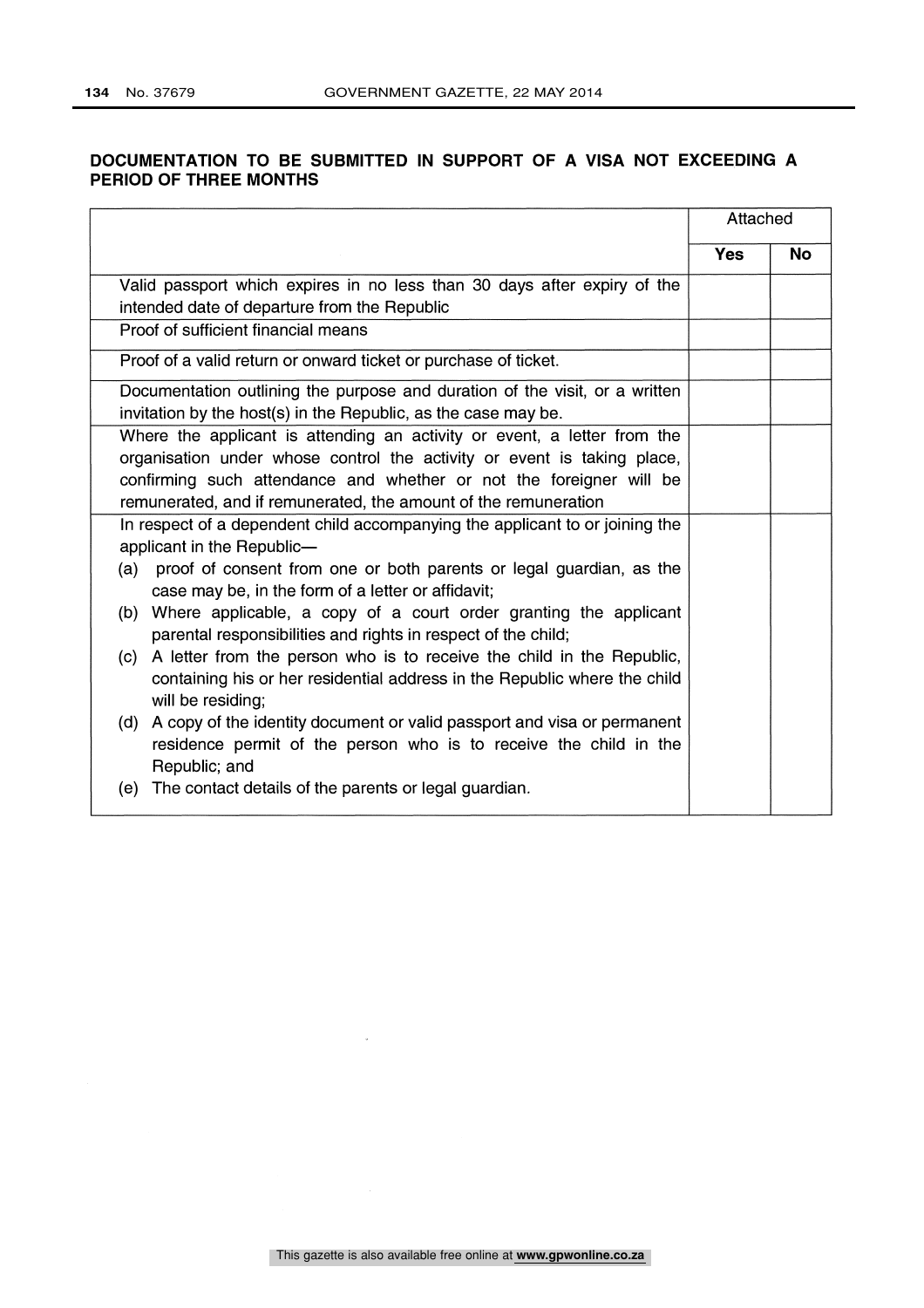|                                                                  |                                                                                                                                                                                                                                                                                                                                                                                                                                                                                                                                                                                                                                                                             | Attached   |           |
|------------------------------------------------------------------|-----------------------------------------------------------------------------------------------------------------------------------------------------------------------------------------------------------------------------------------------------------------------------------------------------------------------------------------------------------------------------------------------------------------------------------------------------------------------------------------------------------------------------------------------------------------------------------------------------------------------------------------------------------------------------|------------|-----------|
|                                                                  |                                                                                                                                                                                                                                                                                                                                                                                                                                                                                                                                                                                                                                                                             | <b>Yes</b> | <b>No</b> |
| (a)<br>(i)                                                       | In respect of medical treatment for a period not exceeding three months-<br>A letter from the applicant's registered medical practitioner or medical<br>institution within the Republic, confirming-<br>that space is available at the medical institution;<br>(ii) the estimated costs of the treatment;<br>(iii) whether or not the disease or ailment is curable;                                                                                                                                                                                                                                                                                                        |            |           |
| (b)<br>(c)<br>(d)<br>(e)                                         | (iv) treatment schedule; and<br>(v) the period of intended treatment in the Republic.<br>Details of the person or institution responsible for the medical<br>expenses and hospital fees: Provided that in the case where the<br>applicant's medical scheme or employer is not liable for expenses<br>incurred, proof of financial means to cover the medical costs.<br>The particulars of the persons accompanying the applicant<br>A valid return air flight ticket, where applicable<br>Proof of sufficient financial means or provision for the costs indirectly<br>related to the treatment.                                                                            |            |           |
|                                                                  | In respect of studies for a period not exceeding three months-                                                                                                                                                                                                                                                                                                                                                                                                                                                                                                                                                                                                              |            |           |
| $to-$<br>(i)<br>registration;<br>(ii)<br>(iii)<br>(iv)<br>study. | (a) An undertaking by the Registrar or Principal of the learning institution<br>provide proof of registration of the learning institution as<br>contemplated in the relevant legislation, within 60 days of<br>in the event of failure to register by the closing date, provide the<br>Director-General with a notification of failure to register within 7<br>days of the closing days of registration;<br>within 30 days, notify the Director-General that the applicant is no<br>longer registered with such institution; and<br>within 30 days, notify the Director-General when the applicant has<br>completed his or her studies or requires to extend such period of |            |           |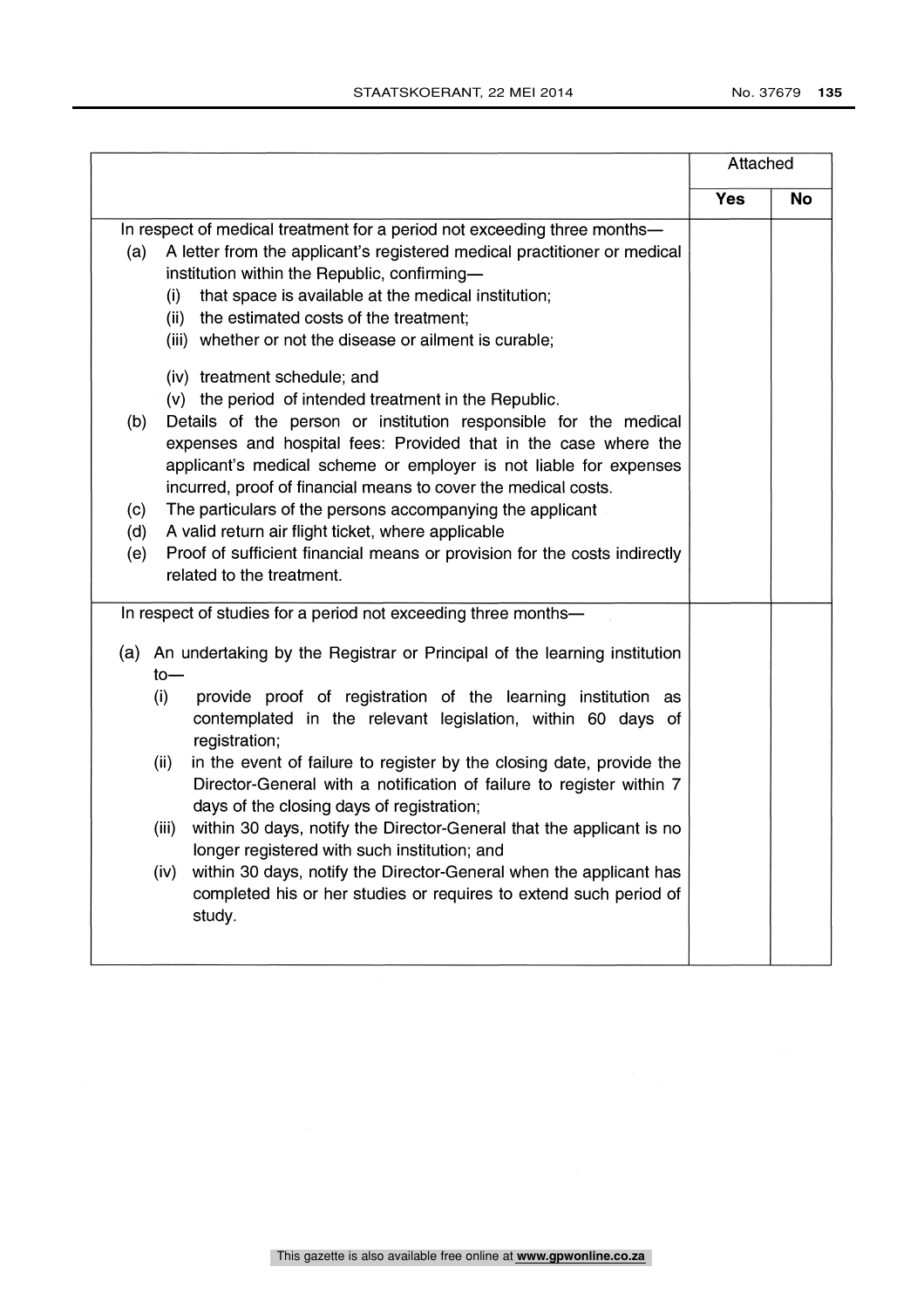|     |                                                                               | Attached |           |
|-----|-------------------------------------------------------------------------------|----------|-----------|
|     |                                                                               | Yes      | <b>No</b> |
|     | In respect of short-term work to be undertaken in the Republic, a letter from |          |           |
|     | the employer stipulating-                                                     |          |           |
| (a) | the purpose or necessity of the work                                          |          |           |
| (b) | the nature of the work;                                                       |          |           |
| (C) | qualification and skills required for the work,                               |          |           |
| (d) | the duration of the work;                                                     |          |           |
| (e) | the place of work                                                             |          |           |
| (f) | duration of the visit;                                                        |          |           |
| (g) | proof of remuneration or stipend that the foreigner will receive from the     |          |           |
|     | employer; and                                                                 |          |           |
| (h) | identity and contact details of the prospective employer or relevant          |          |           |
|     | contact person from the host institution.                                     |          |           |
|     |                                                                               |          |           |

## DOCUMENTATION TO BE SUBMITTED IN SUPPORT OF A VISITOR'S VISA APPLICATION FOR A PERIOD EXCEEDING THREE MONTHS

|                                                                                   | Attached   |     |
|-----------------------------------------------------------------------------------|------------|-----|
|                                                                                   | <b>Yes</b> | No. |
| Valid passport which expires in no less than 30 days after expiry of the          |            |     |
| intended date of departure from the Republic                                      |            |     |
| A yellow fever vaccination certificate, where applicable.                         |            |     |
| A medical report.                                                                 |            |     |
| A radiological report.                                                            |            |     |
| Marriage certificate or in the case of a foreign spousal relationship, proof of   |            |     |
| official recognition thereof issued by the authorities of the country concerned,  |            |     |
| <b>if available.</b>                                                              |            |     |
| The affidavit where a spousal relationship to a South African citizen or          |            |     |
| resident is applicable, as well as documentation proving cohabitation and the     |            |     |
| extent to which the related financial responsibilities are shared by the parties  |            |     |
| and setting out the particulars of children in the spousal relationship.          |            |     |
| Divorce decree, where applicable.                                                 |            |     |
| Court order granting full or specific parental responsibilities and rights, where |            |     |
| applicable.                                                                       |            |     |
| Death certificate, in respect of late spouse, where applicable.                   |            |     |
| Written consent from both parents and court order granting full parental          |            |     |
| responsibilities and rights parent, where applicable.                             |            |     |